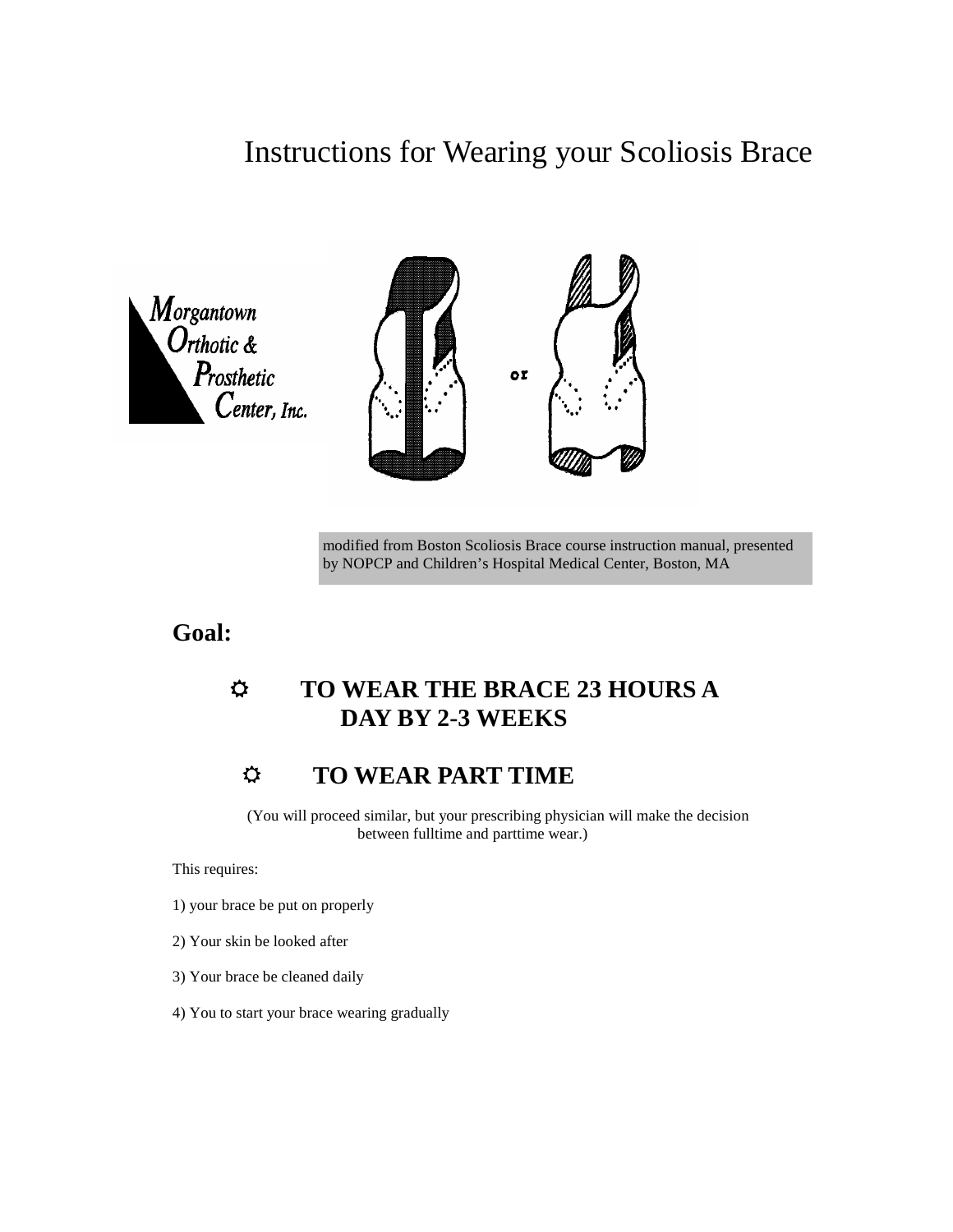### **PUTTING THE ORTHOSIS ON:**

a) Proper brace application initially TAKES TWO PEOPLE, the wearer and a helper. This keeps the brace from being twisted when it is put on.

b) The brace is worn over a cotton undershirt with the underpants worn over the brace. For girls the brace is worn over the bra.

c) Putting the brace on:

- 1) Wearer stands up and the helper stands behind holding the brace in the left hand.
- 2) The helper puts the brace in front of the patient with the opening at the back.
- 3) The helper reaches around the patient with an arm on each side of the patient and spreads the brace wide enough so the patient can step into the brace.
- 4) Make sure all the straps are outside the plastic girdle.
- 5) Make sure the brace is not twisted and is facing straight ahead. The opening of the brace should in the middle of the back so that the bumps on the spine and the crease between the buttocks are halfway between each edge.
- 6) BEND YOUR HIPS AND KNEES about 45 degrees. The brace will only fit properly if this is done. Wearer hold hands on hips.
- 7) With your hands on the ``hips'' of the brace, push the brace toward your feet so that the sausage shaped pads on the inside of the brace fit above your own hip bones
- 8) Pull the extra cloth of the undershirt out at the brace opening. Make sure there are no wrinkles in the undershirt.

## **WRINKLES CAN CAUSE SORES ON YOUR SKIN.**

- 9) The helper threads the straps through the buckles and fastens the buckles loosely.
- 10) Tighten brace by applying pressure to side of the brace opposite to the buckle opening. If you are un able to secure the brace this way, the wearer may lie on a firm surface.
- 11) If using the ``side lying method'' secure brace loosely, lie on the floor, bend knees and the helper leans on the side of the brace squeezing the brace to the lines, while pulling the straps.
- 12) When the brace is on as tightly as possible, fasten the buckles. At first your brace will only be buckl ed up to the line on the strap put there by your doctor or orthotist. Later when you are used to your brace, it will be buckled as tightly as the helper can do it.

### **SKIN CARE:**

It is very important to PREVENT SKIN BREAKDOWN (that is sore, red, raw skin). The skin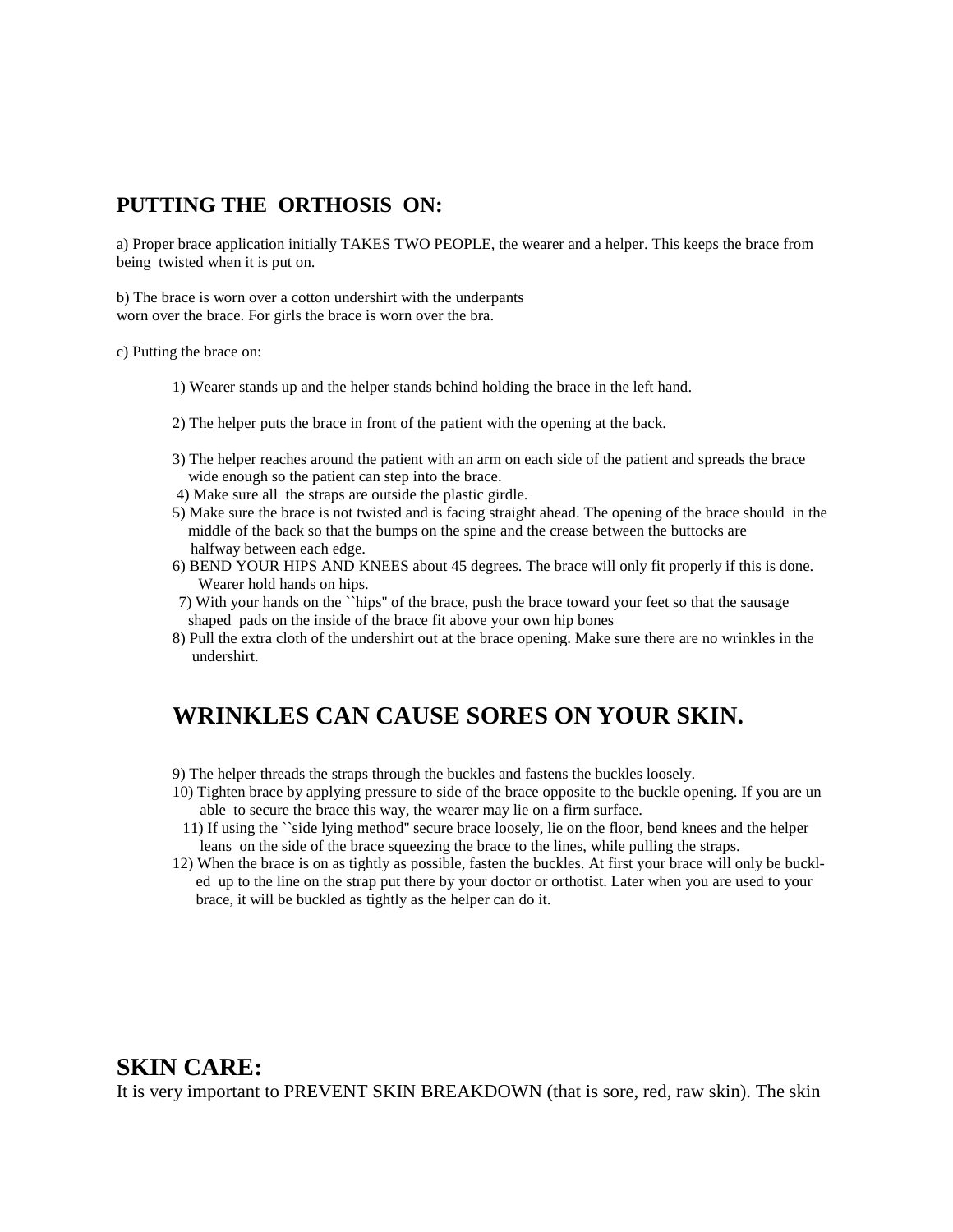under the brace needs to be toughened up, especially where the brace presses the hardest.

## **To Protect the Skin:**

1) bathe daily (bath or shower)

2) Apply rubbing alcohol with your hands to all parts of the skin that the brace covers especially the areas where the

 skin is pink, and the areas where the brace presses, Simply rub the alcohol into the skin. The alcohol plus the friction between your hand and body toughens the skin.

- 3) Always wear a cotton undershirt, tubular knit without side seams.
- 4) The skin will need frequent observing when the brace is first used (look for pink areas).
- 5) Initially, DO NOT USE CREAMS, LOTIONS OR POWDER under the brace. When dry skin occurs, call your nurse.
- 6) Always wear a 100% cotton undershirt or T-shirt under the brace. The sleeveless men's (tanktop) is usually preferred by the girls. Suggested brands include Carter's (for younger children); Fruit of the Loom, Filene's brand, Sears, Hanes, Vardon (Jordan Marsh brand).
- 7) If you wear the brace loosely, it will move around and cause more skin problems by rubbing. WEAR YOUR BRACE AS TIGHTLY AS POSSIBLE.

*If there is skin breakdown (sore, red, raw skin) the brace must not be reapplied until the skin heals - one day or more. If this happens, call your orthotist. The problem may be solved over the phone.* 

*Sometimes the skin over the waist and hips gets darker. That is common and is not a problem. When the brace treatment is over, this color will go away.* 

## **GOOD SKIN CARE REQUIRES BRACE WASHING EACH DAY.**

#### CLEANING THE BRACE:

The hard plastic outer shell and the inner soft foam plastic SHOULD BE CLEANED EVERY DAY. A cloth with soap and water can be used to clean the lining followed by rinsing with a damp cloth, A terry towel can help dry the foam plastic. The brace will dry by itself in 20-30 minutes. If the brace is needed soon, a very cool hair blower can be used to dry it in 5-10 minutes. The outer plastic can tolerate rough cleaning The plastic brace should not be left in very hot sun or by a warm radiator as the plastic may soften and lose its shape.

Alcohol may also be used to clean the brace, Simply wipe out the inside of the brace with alcohol and rinse with water. This will prevent a soap build-up.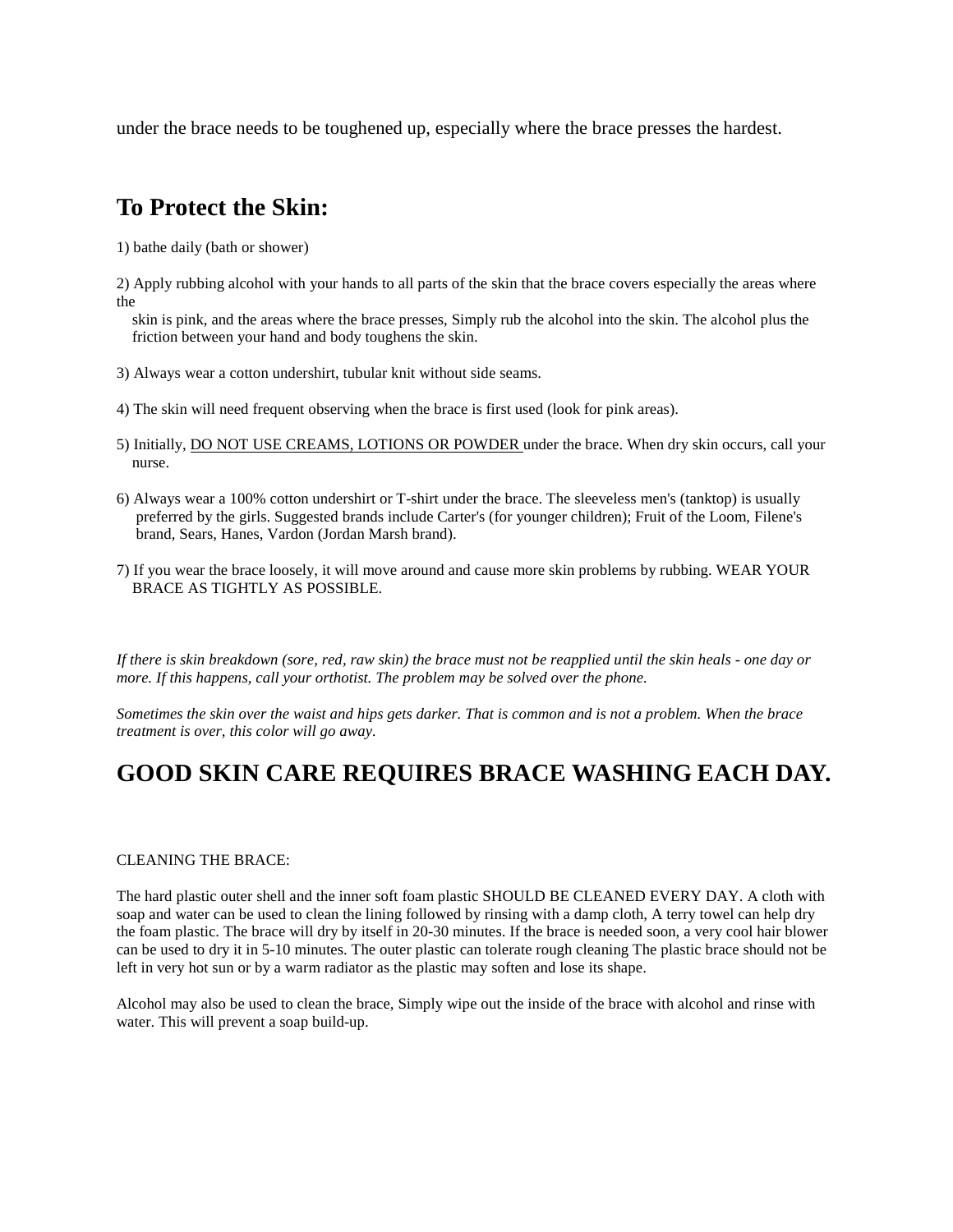## **STARTING THE BRACE WEARING**:

Getting used to your brace is like getting used to some new tight shoes. The following program is designed to help your skin and muscles adjust to having the brace on. It is a gradual build-up of time that usually takes 2 to 3 weeks. Your nurse will give you a schedule.

### STAGE I: (Goal: To wear the brace for 6 hours)

1) Apply the brace properly and wear it for 2 hours. Take the brace off and check your skin and give skin care by putting the alcohol onto your hand and rubbing it into your skin.

2) If the skin is PINK, put the brace back on for two or more hours then check the skin again. Do this again for a third 2-hour period.

3) If the skin is RED or sore, the brace must be left off for a half hour then put on again.

4) It is important that you can tell the difference between PINK and RED skin. The nurse will help you with this when you first get your brace.

5) During the school year this stage is easily done after school.

6) This stage usually lasts 5-7 days.

### STAGE II: (Goal: To wear the brace for 10 hours)

1) If the brace is well tolerated for Stage I, the next stage is wearing the brace for 10 hours. It is difficult to accomplish this stage during a school day, so this stage is best done during a weekend.

2) Start by putting the brace on for 4 hours. Then check the skin and give skin care. Put the brace back on and in 2 hours check the skin. Give skin care and put the brace back on. Repeat this every two hours until you have worn the brace 10 hours.

3) If the skin is RED and sore, wait a half hour before putting the brace back on.

4) This stage usually lasts one weekend.

#### STAGE III: (Goal: To wear the brace for 18 hours)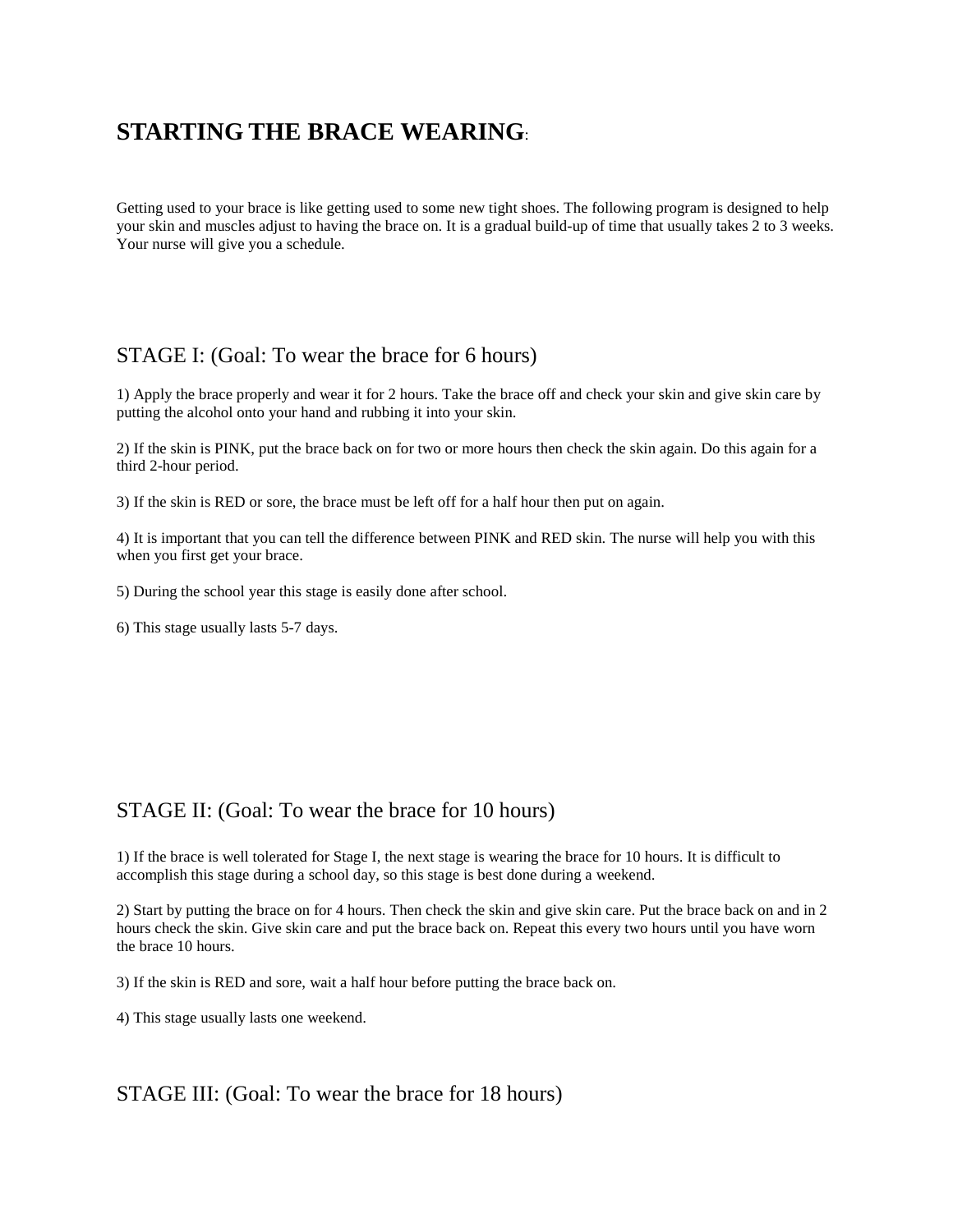1) Once the brace is tolerated for 10 hours you can proceed to wearing the brace for 20 hours a day. This can be done by putting the brace on in the morning before going to school.

2) Four hours later, at lunchtime, take the brace off and check your skin and rub with alcohol. Put the brace on again, You'll need the help of a school nurse or friend for this and she'll need to learn how to apply your brace. After school take the brace off, check the skin and give skin care.

3) Leave the brace off for 4-5 hours and reapply at bedtime.

4) Leave the brace on all night. It should be worn all night without checking unless the wearer complains of excessive discomfort.

5) This stage is harder because most people are very nervous about wearing the brace to school at first.

6) This stage will usually last 2-3 days.

### STAGE IV: (Goal: To wear the brace 23 hours a day)

1) Once you can sleep in the brace overnight, you move on to wearing the brace all day and night except for one hour. The hour out of the brace is used for skin care, brace washing and the out-of-brace exercise (remember you have exercises to do in the brace as well).

2) In addition, you should have skin care twice more during the day.

A HELPFUL SCHEDULE IS: Before bed wash the brace. While it is drying, do your exercises, take a bath or shower and give skin care. Put on a clean undershirt, then put the brace on for the night. In the morning - take the brace off for skin care and put on a clean undershirt. Put the brace back on. After school take the brace off for skin care. Put on a clean undershirt and put the brace back on.

#### Some Notes on Skin Care:

1) Do not move on from one stage to the next until the first is completed.

2) Continue the Stage IV skin care regimen after you are comfortable in the brace.

3) Report skin problems to your doctor or nurse, who may suggest an alternate skin care technique.

4) Make an earlier clinic appointment if your brace or skin problems continue.

5) Initially the brace may be loosened slightly during meals if needed. Eating smaller portions more frequently may help.

CLOTHING: As a rule loose fitting clothes will not reveal the outline of your brace. Pants usually will be at least one size larger. Pants with elastic waistbands or drawstrings may fit more easily.